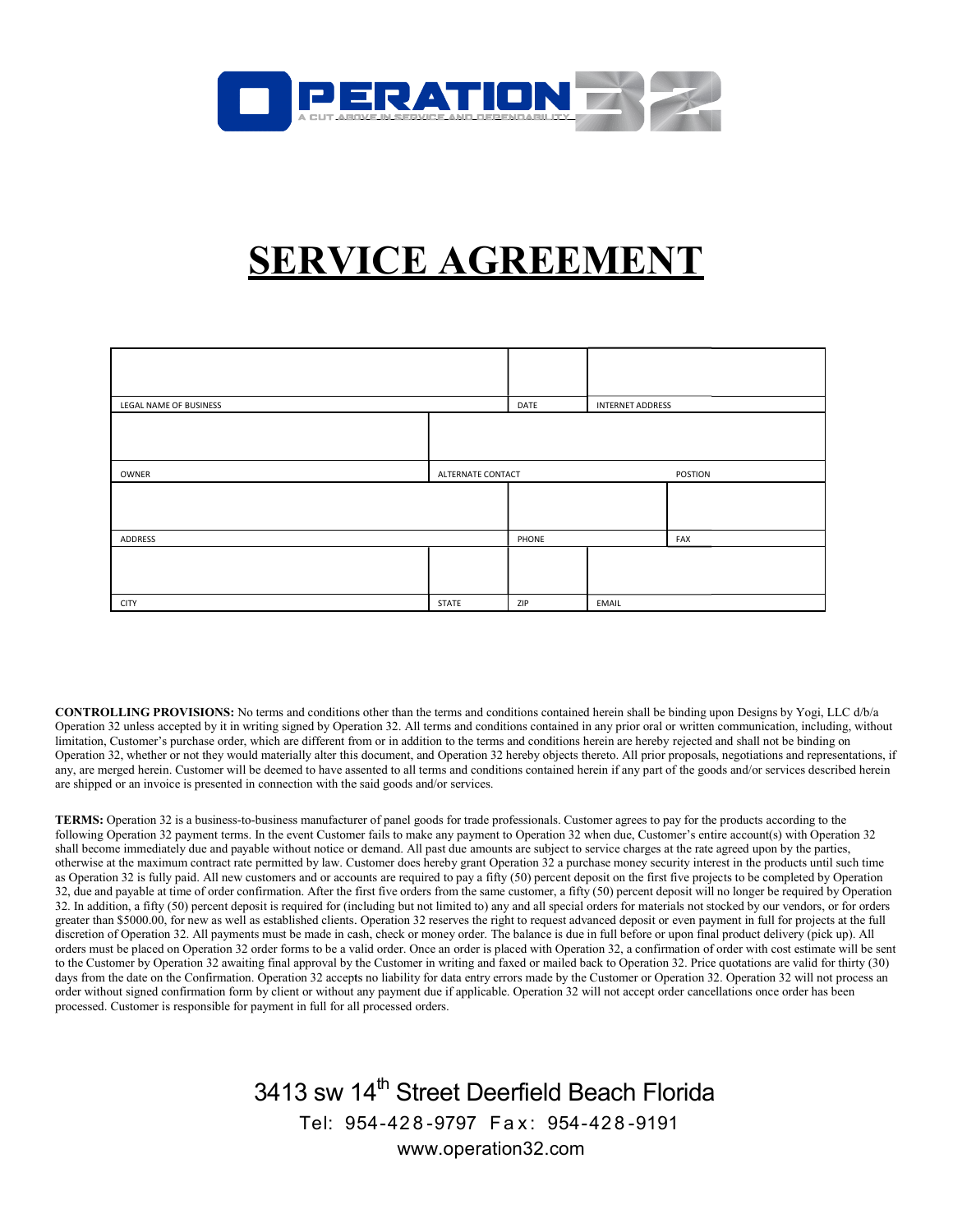

**REMEDIES OF OPERATION 32:** Upon default by Customer, Customer agrees to reimburse Operation 32 all attorney fees and court costs incurred by Operation 3.<br>in connection therewith. Customer agrees that any of the following in connection therewith. Customer agrees that any of the following shall constitute an event of default which shall enable Operation 32, at its option, to cancel any unexecuted portion of this order or to exercise any right or remedy which it may have by law: (a) the failure of Customer to perform any term or condition contained herein; (b) any failure of Customer to give required notice; (c) the insolvency of Customer or its failure to pay debts as they mature, an assignment by Customer for herein; (b) any failure of Customer to give required notice; (c) the insolvency of Customer or its failure to pay debts as they mature, an assignment by Customer for<br>benefit of its creditors, the appointment of receiver fo (d) the death, incompetence, dissolution or termination of existence of Customer; (e) a failure by Customer to provide adequate assurance of performance within ten (10) days after a justified demand by Operation 32 or (f) if Operation 32, in good faith, believes that Customer's prospect of performance under this Agreement is impaired. All rights and remedies of Operation 32 herein are in addition to, and shall not exclude, any rights or remedies that Operation 32 may have by law. event it becomes necessary to incur any expense for collection of any overdue account, reasonable collection charges, including reasonable attorneys' fees, will be added to the balance due and Customer shall pay all such charges. Ether Operation 32, at its option, to cancel any<br>it to perform any term or condition contained<br>hey mature, an assignment by Customer for<br>f any petition to adjudicate Customer bankrupt; tence of Customer; (e) a failure by Customer to provide adequate assurance of performance within ten<br>eration 32, in good faith, believes that Customer's prospect of performance under this Agreement is<br>n addition to, and sh

GOVERNING LAW: This transaction shall be governed in all respects by the laws of Florida. All actions, regardless of form, arising out of or related to this GOVERNING LAW: This transaction shall be governed in all respects by the laws of Florida. All actions, regardless of form, arising out of or related to this transaction or the products sold hereunder must be brought agains the date of invoice.

DELIVERY: Operation 32 will make a good faith effort to complete delivery of the products as indicated by Operation 32 in writing, but Operation 32 assumes no responsibility or liability and will accept no back charge for loss or damage due to delay or inability to deliver, whether or not such loss or damage was made known to **DELIVERY:** Operation 32 will make a good faith effort to complete delivery of the products as indicated by Operation 32 in writing, but Operation 32 assumes n<br>responsibility or liability and will accept no back charge for materials, delays of carriers, contractors or suppliers or any other causes of any kind whatever beyond the control of Operation 32. Under no circumstances shall Operation 32, including, but not limited to, liability for Operation 32 non-performance caused by acts of God, war, labor difficulties, accidents, inability to obtain<br>materials, delays of carriers, contractors or suppliers or indirectly from delays or failure to give notice of delay. ALL ORDERS MUST BE PICKED UP BY THE CUSTOMER WITHIN FORTY EIGHT (48)<br>HOURS OF SCHEDULED DELIVERY DATE OR COMPLETION DATE. HOURS OF SCHEDULED DELIVERY DATE OR COMPLETION DATE.

WARRANTY: THE CUSTOMER'S SOLE AND EXCLUSIVE WARRANTY, IF ANY, IS THAT PROVIDED BY THE BOARD MANUFACTURER. WARRANTY: WARRANTY, IF BOARD MANUFACTURER. OPERATION 32 MAKES NO EXPRESSED OR IMPLIED WARRANTIES. OPERATION 32 HEREBY DISCLAIMS ALL EXPRESSED OR IMPLIED WARRANTIES, WHETHER IMPLIED BY OPERATION OF LAW OR OTHERWISE, INCLUDING, WITHOUT LIMITATION, ALL IMPLIED WARRANTIES OF MERCHANTABILITY AND FITNESS OR FITNESS FOR A PARTICULAR PURPOSE. UNDER NO CIRCUMSTANCES, AND IN NO EVENT, WILL OPERATION 32 BE LIABLE FOR PERSONAL INJURY OR PROPERTY DAMAGE OR ANY OTHER LOSS, DAMAGE, COST OF REPAIRS OR INCIDENTAL, PUNITIVE, SPECIAL, CONSEQUENTIAL, OR LIQUIDATED DAMAGES OF ANY KIND, WHETHER BASED UPON WARRANTY, CONTRACT, STRICT LIABILITY, NEGLIGENCE OR ANY OTHER CAUSE OF ACTION ARISING IN CONNECTION WITH THE DESIGN, MANUFACTURE, SALE, TRANSPORTATION, INSTALLATION, USE OR REPAIR OF THE PRODUCTS SOLD BY OPERATION 32. CUSTOMER HEREBY ACKNOWLEDGES AND AGREES THAT UNDER NO CIRCUMSTANCES, AND IN NO EVENT, SH LIABILITY, IF ANY, EXCEED THE NET SALES PRICE OF THE DEFECTIVE PRODUCT(S); NO ADDITIONAL ALLOWANCE SHALL BE MADE FOR THE LABOR OR EXPENSE OF REPAIRING OR REPLACING DEFECTIVE PRODUCTS OR WORKMANSHIP OR DAMAGE RESULTING FROM THE SAME. EXCEPT AS EXPRESSLY SET FORTH IN THIS PARAGRAPH, ALL PRODUCTS AND/OR SERVICES PROVIDED BY OPERATION 32 AND ITS EMPLOYEES AND AGENTS ARE PROVIDED "AS IS," "WHERE IS," AND "WITH ALL FAULTS." WARRANTIES, WHETHER IMPLIED BY OPERATION OF LAW OR OTHERWISE, INCLUDING, WITHOUT LIMITATION, ALL IMPLIED<br>WARRANTIES OF MERCHANTABILITY AND FITNESS OR FITNESS FOR A PARTICULAR PURPOSE. UNDER NO CIRCUMSTANCES, AND IN<br>NO EVEN DESIGN, MANUFACTURE, SALE, TRANSPORTATION, INSTALLATION, USE OR REPAIR OF THE PRODUCTS SOLD BY OPERATION 32.<br>CUSTOMER HEREBY ACKNOWLEDGES AND AGREES THAT UNDER NO CIRCUMSTANCES, AND IN NO EVENT, SHALL OPERATION 32<br>LIABILIT to coinvluste Operation 32 all attorney fixes and court costs insured by Operation 32<br>an event of definit which shall one he Operation 32, at its option, to cancel any<br>an event of definit which shall onable Operation 32, a R ANY OTHER CAUSE OF ACTION ARISING IN CONNECTION WITH THE<br>ATION, USE OR REPAIR OF THE PRODUCTS SOLD BY OPERATION 32.<br>NDER NO CIRCUMSTANCES, AND IN NO EVENT, SHALL OPERATION 32

RECOMMENDATIONS BY OPERATION 32: Customer acknowledges that Operation 32 does not make and specifically negates, renounces and disclaims any representations, warranties and/or guaranties of any kind or character, expressed or implied, with respect to (i) the products sold, their use, design, application or **RECOMMENDATIONS BY OPERATION 32:** Customer acknowledges that Operation 32 does not make and specifically negates, renounces and disclaims any representations, warranties and/or guaranties of any kind or character, express the products, (iii) the engineering, design, fabrication work or any other work or service (whether gratuitous or for payment) supplied by Operation 32 and/or its agents, the products, (iii) the engineering, design, fabrication work or any other work or service (whether gratuitous or for payment) supplied by Operation 32 and/or its agents, suppliers and employees or (iv) the accuracy or rel authorizes any person to assume for it, any other obligation in connection with the sale of its products and/or rendering of its services. Any recommendations made by authorizes any person to assume for it, any other obligation in connection with the sale of its products and/or rendering of its services. Any recommendations made by<br>Operation 32 concerning the use, design, application or by Operation 32 to make recommendations or give advice to Customer shall not impose any liability upon Operation 32.

INDEMNIFICATION: The Customer shall at its own expense apply for and obtain any permits and inspections required for the installation and/or use of the products. Operation 32 makes no promise or representation that the products or services will conform to any federal, state or local laws ordinances, regulations, codes or standards, except as particularly specified and agreed upon in writing by an authorized representative of Operation 32. nstrued as representations or warranties, expressed or implied. Failure<br>ility upon Operation 32.<br>s and inspections required for the installation and/or use of the products<br>ny federal, state or local laws ordinances, regula

Operation 32 shall not be responsible for any losses or damages sustained by the Customer or any other person as a result of improper installation or misa the products. Customer shall defend, indemnify and hold harmless Operation 32 and its agents and employees against any loss, damage, claim, suit, liability, judgment or expense (including, without limitation, attorney's fees) arising out of or in connection with any injury, disease or death of persons (including, without limitation, Customer's employees and agents) or damage to or loss of any property or the environment, or violation of any applicable laws or regulations resulting from or in connection with the sale, transportation, installation, use, or repair of the products by Customer or of the information, designs, services or other work supplied to Customer, whether caused by the concurrent and/or contributory negligence of Customer, Operation 32, or any of their agents, employees or suppliers. The obligations, indemnities and covenants contained in this paragraph shall survive the consummation or termination of this transaction. tion 32 and its agents and employees against any loss, damage, claim, suit, liability, r in connection with any injury, disease or death of persons (including, without limit or the environment, or violation of any applicab

## 3413 sw 14<sup>th</sup> Street Deerfield Beach Florida Tel: 95 954 - 42 8 - 9797 F a x : 954 - 42 8 - 9191 www.operation32.com